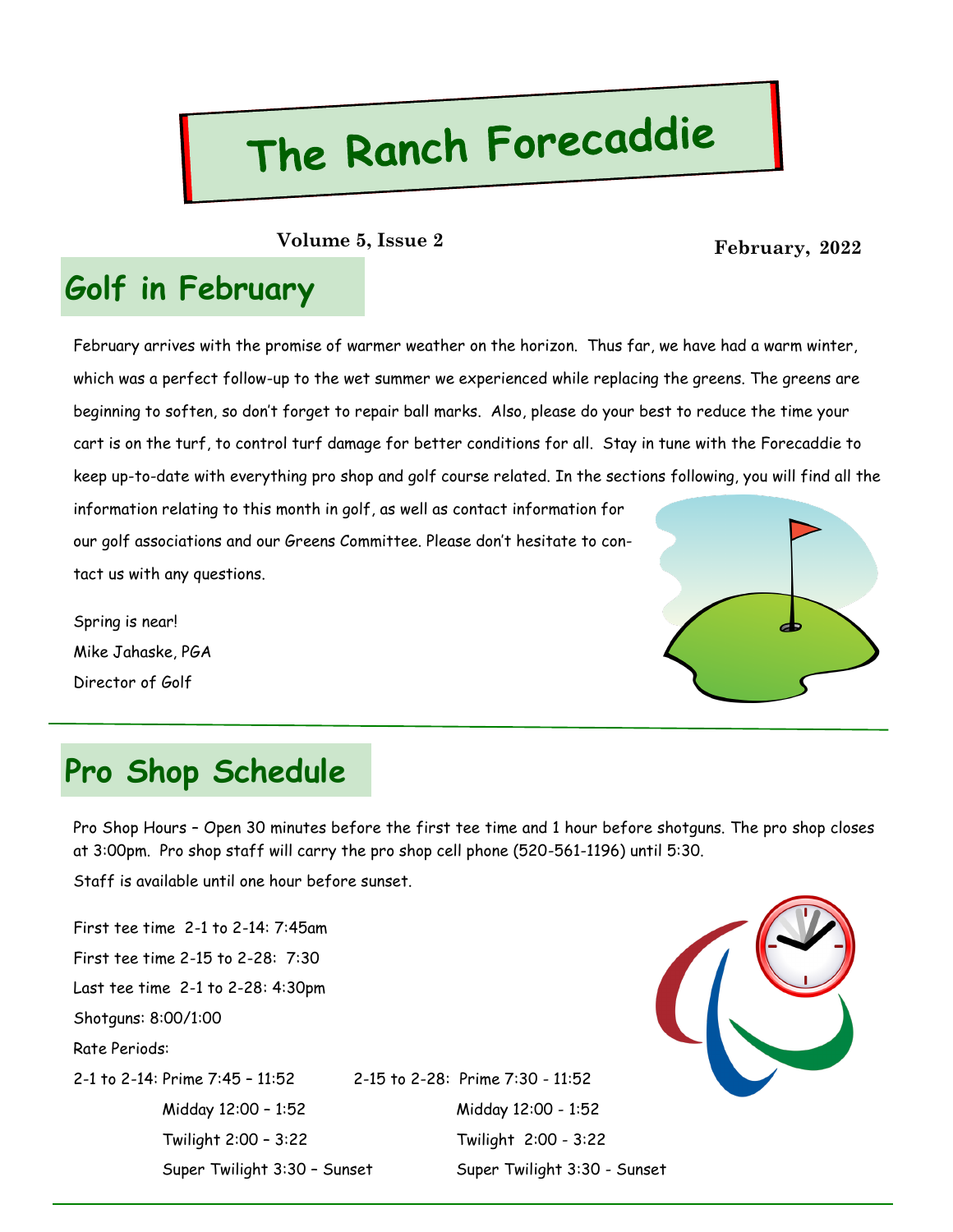# **Golf Maintenance Schedule**

A maintenance plan is put into place at the beginning of the year. Variance in weather and agronomic conditions may require changes to the schedule.

#### **February Maintenance Schedule**

The **driving range tee** is planned to be on the artificial turf for one week beginning Monday, February 21st. The natural turf will be rested one week per month, except in December and January when it will be rested for two weeks in those months due to the slowing of the growth rate of the rye overseed.

Every 3-4 weeks, November through March, we will delay tee times one hour on a Monday and Wednesday to allow the staff to paint the greens and fairways.

**Back Nine morning nine hole times** will not be available on Monday, Wednesday, and Friday on a year-round basis to allow maintenance time to complete weekly tasks.

# **Free Monthly Golf Clinic**

Every month Mike and Ken will conduct a free golf clinic. All residents and their guests are welcome to attend, and there is no cost. Please sign up in the pro shop. The staff have a book behind the counter with all the scheduled clinics that you can sign up for. You are welcome to attend as often and as many as you like! The clinics will cover basic technique and mechanics of each topic and are great for learning a new skill or brushing up a skill that needs some work.

**The clinic for February will cover putting and will be held on Monday, February 21st, at 2:00pm at the practice putting green.** 

# **Golfing News**

#### **Golf Course Access**

Dear residents, as much of the community activities have been closed for precautionary measures to help reduce exposure to the COVID-19 virus, many of you have taken to walking as a way of exercise and to get out of the house. Please remember that for your safety we do not allow joy riding, walking, biking, jogging, etc. on the golf course **AT ANY TIME**. Only golfers, golf staff, or emergency or other authorized service vehicles are allowed on the golf course and paths.

Thank you for your understanding and cooperation!

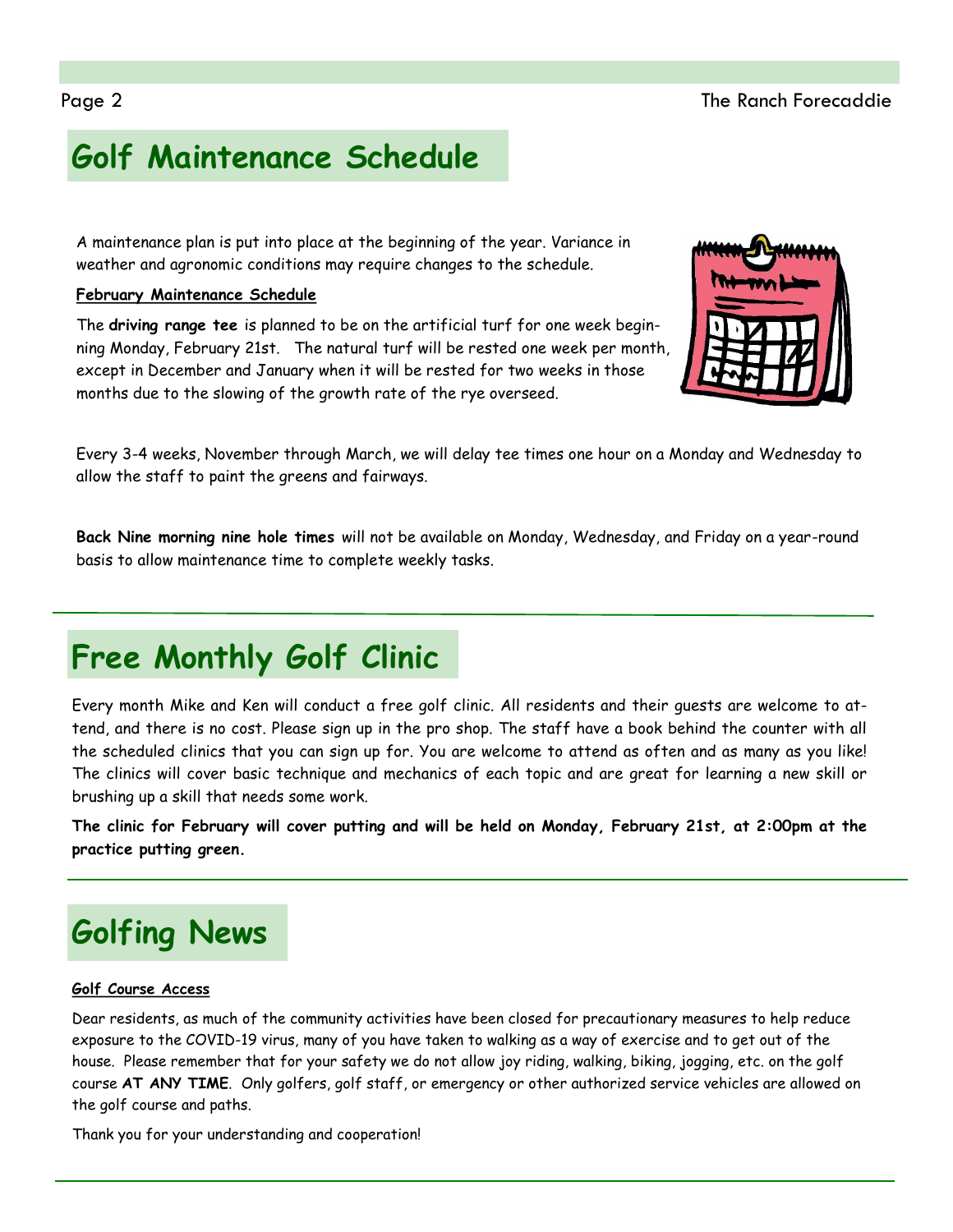# **Golfing News Cont.**

#### **Cart Rule Extended**

Cart sharing will remain optional through February and will be reviewed again as we head into March when the outlook on COVID 19 is again quantified. We do request that golfers consider sharing a cart whenever comfortable to help in reducing the wear and tear on the turf during this busy golf season.

#### **Valentine's Week Sale**

The Pro Shop's Valentine's week sale is Thursday, February 10th to Wednesday, February 16th. Discounts of 15% to 80%!

**Golf Course Ball Washers** will not be replaced on the course at this time per corporate decision.

#### **Tee Sheet Changes Initiated in January**

We have noticed some confusion regarding the public booking changes so are posting them again. The information in RED in #1 and #3 has been the most commonly misunderstood.

Begun on Monday, January 3rd, significant changes began regarding tee sheet set up for public access. In a nutshell, due to the increasing volume of resident play, public access will be **greatly** reduced, allowing more space for resident booking. The changes are as follows:

- 1. All pre-blocked public access booking slots will be eliminated. Public access will begin **after placement of residents onto the tee sheet**. **Any tee times left open after placement may be utilized for public play**.
- 2. **Public access booking** (including barter times) **will begin at 4 days ahead** of play **instead of 5 days** ahead of play. Since residents are placed 6 days ahead of play, this will allow residents to adjust their booking or to add a booking for 24 hours before the public has access to the tee sheet.
- 3. As initiated since the fall of 2020, **no outings will booked before 12:00**.

#### **Practice Putting Green Bumpers**

As the cold weather sets in and our Bermuda turf goes fully dormant, it will be important to reduce the number of cups on the practice putting green. This practice will reduce the amount of old cups plugs evident on the dormant surface. Begun on Wednesday, January 20, the putting green has 9 cups as well as nine bumpers 7 days a week due to the high volume use of the practice putting green. In late March or early April, when the weather begins to warm and the turf comes out of dormancy, we will be able to restore the green to 18 cups.

#### **Saturday 9:00am Shotgun Trial Period**

On January 8, 15, 22, 29, and February 5, the Saturday shotgun will begin at 9:00am as a trial for winter. Tee times will begin at 8:00. The shotgun will be limited to 96 players, (February 5th is limited to 92 players due to tee times moving earlier) in order to facilitate the tee times ahead of and following the shotgun. After the trial period and evaluation, the decision to either remain at 9:00 with a maximum of 96 players, or go back to an unlimited 8:00 shotgun will be made, in conjunction with the Greens Commit-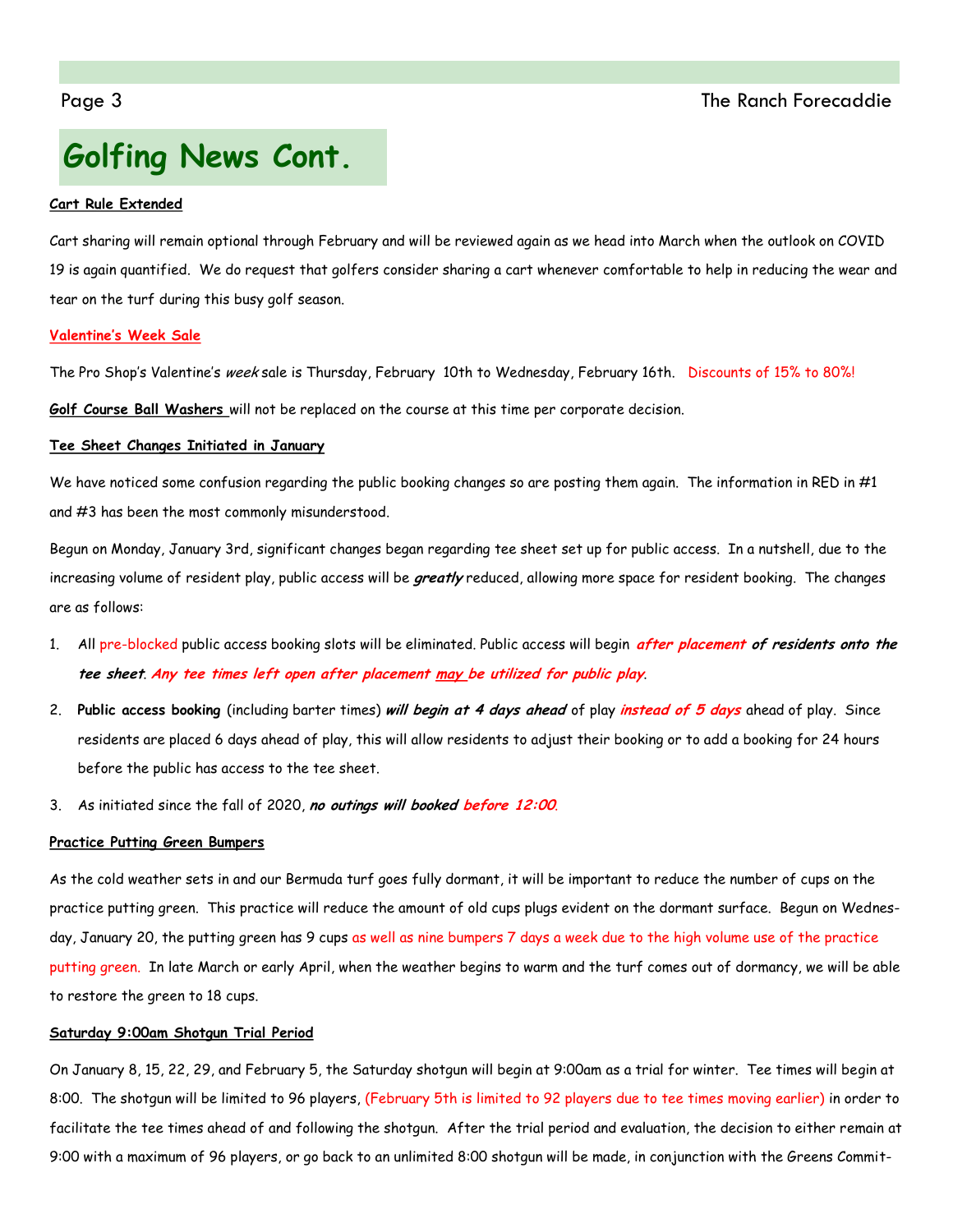# **Golf Maintenance News**

#### **February Course Update**

#### **Poa annua/Annual Bluegrass on the Greens**

We treated the greens for Poa annua on December 13th. Overall, I'm very pleased with the application and think we have had great results. On the day of the application, there was a slight breeze from the west, so some of the easterly edges of the greens did not receive the application so as to avoid spray drift onto the collars. The products we used to control the Poa will also kill the ryegrass in the collars so we needed to be cautious. We retreated the edges of the greens, and some of the isolated areas on the east sides of them on January 24th and 26th. I expect in the next 3-4 weeks we should see the Poa in those areas begin to die, and hopefully we'll be done treating Poa until next winter.

#### **Projects around the Course**

We are continuing to clean around the rough/desert edges. This will help improve sight lines around the course, and hopefully improve pace of play by making it easier to find your ball. We are removing Desert Broom, Salt Cedars/Tamarisk, tumble weeds, salt bushes, volunteer mesquites and Acacia trees. We currently on 13 and will continue going forward until we finish on 18.

We are also continuing with the edging and cleaning around the tees boxes. Although this does improve the esthetics of the course, it also helps us fine tune the irrigation around the tees in an effort to reduce water usage on the course.

In addition to defining our tee boxes, in February, we will be hiring an outside contractor to help us define the turf/desert edges around the roughs. This will serve the same purpose as the tees. Not only will it help clean up the turf edges, it will also allow us to adjust the irrigation so we only irrigate inside our turf line in our effort to conserve water.

Please let me know if there are any questions,

Aaron Thomas

SBR Golf Course Superintendent